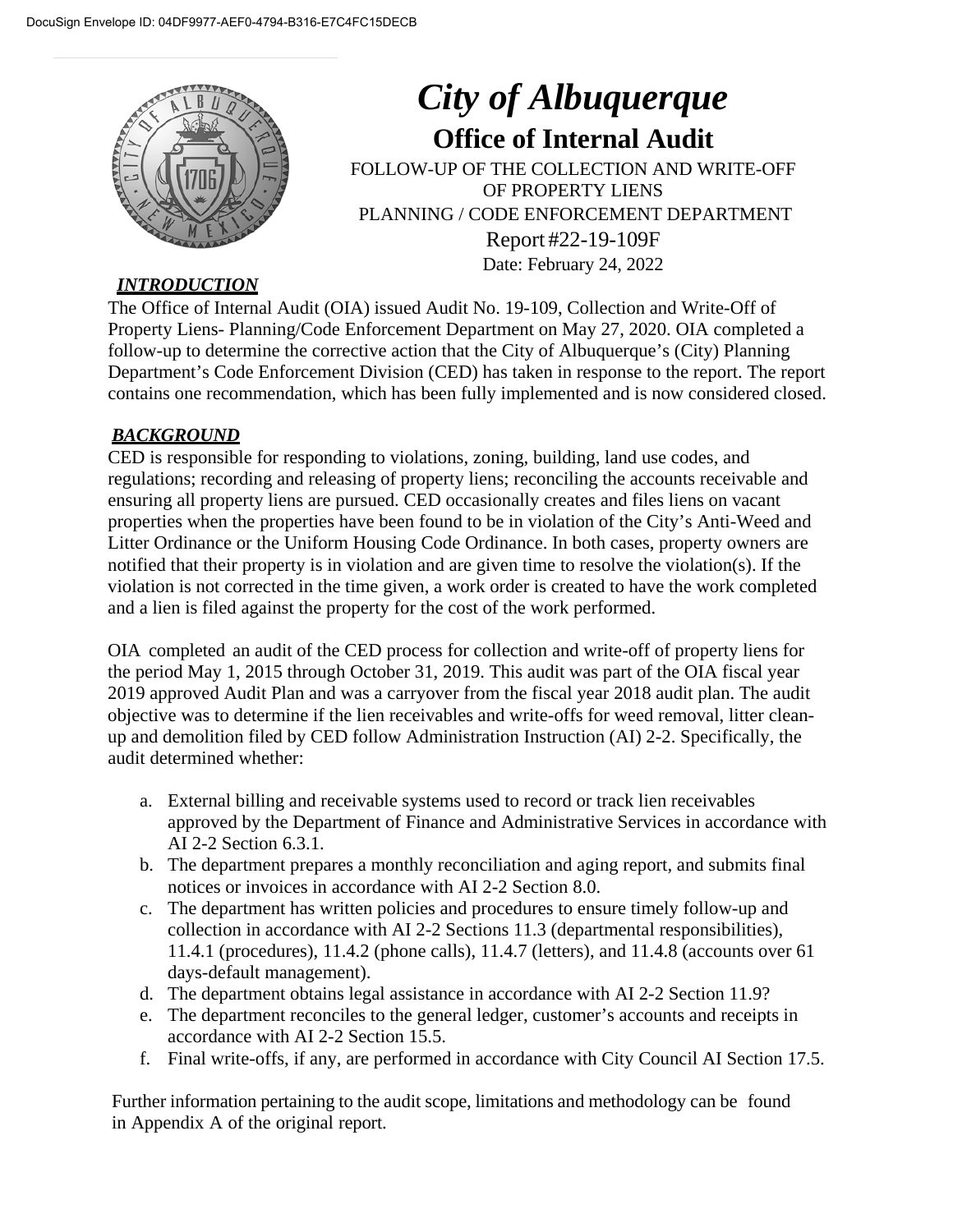Follow-Up DocuSign Envelope ID: 04DF9977-AEF0-4794-B316-E7C4FC15DECBCollection and Write-Off of Property Liens Planning / Code Enforcement Department February 24, 2022

#22-19-109F

### *OBJECTIVE*

The objective of this follow-up was to determine whether CED has taken the corrective actions recommended in OIA's May 27, 2020 report. Consistent with Government Auditing Standards, Section 9.08, promulgated by the U.S. Government Accountability Office, the purpose of audit reports includes facilitating a follow-up to determine whether appropriate corrective actions have been taken. This field follow-up is a non-audit service. Government Auditing Standards do not cover non-audit services, which are defined as professional services other than audits or attestation engagements. Therefore, the Planning Department is responsible for the substantive outcomes of the work performed during this follow-up and is responsible to be in a position, in fact and appearance, to make an informed judgment on the results of the non-audit service. OIA limited our scope to actions taken to address the audit recommendation from the original audit report dated May 27, 2020 through the submission of actions on January 23, 2022.

#### *METHODOLOGY*

To achieve the objective, OIA:

- Obtained documentary evidence from CED.
- Interviewed CED staff to understand and verify the status and nature of the corrective actions taken.
- Verified the status of the recommendations that CED and reported as implemented.

#### *RESULTS*

The one recommendation made in the original audit report has been implemented and is now considered closed. See ATTACHMENT 1.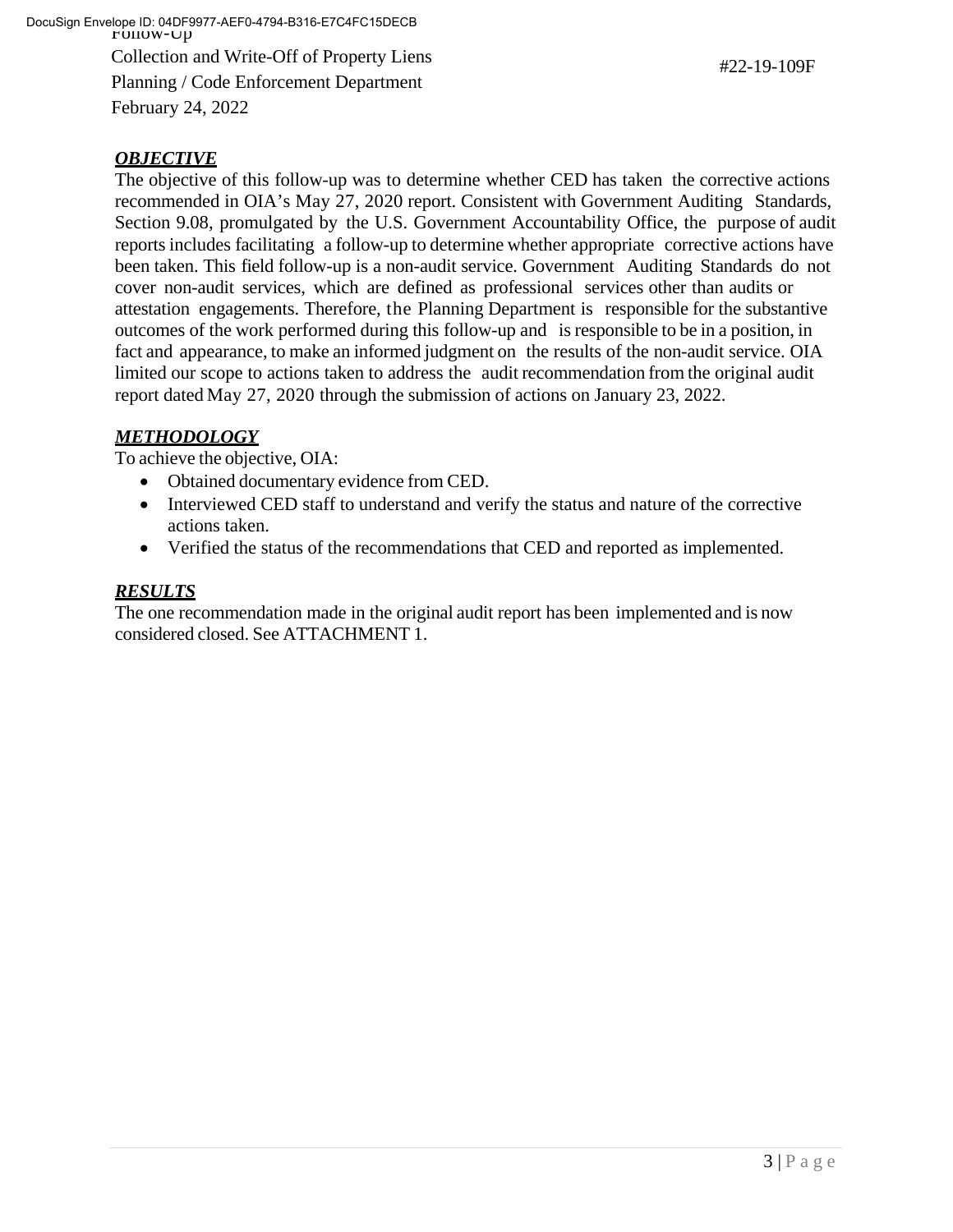Follow-Up DocuSign Envelope ID: 04DF9977-AEF0-4794-B316-E7C4FC15DECBCollection and Write-Off of Property Liens Planning/Code Enforcement Department February 24, 2022

SUBMITTED:

DocuSigned by:

Stacy Martin

Stacy Martin, Staff Auditor Office of Internal Audit

REVIEWED:

DocuSigned by: Sarah Faford-Johnson -<br>F50CB9721C59445...

Sarah L. Faford-Johnson, Contract Auditor Office of Internal Audit

DocuSigned by: Mede telley

-07E2FA5E2FAD4A Nicole Kelley, City Auditor Edmund E. Perea, Chairperson,

## APPROVED: APPROVED FOR PUBLICATION:

DocuSigned by: Edmund E. Pina, Esq. -645A1FA5A6314C3...

Office of Internal Audit Accountability in Government Oversight **Committee**